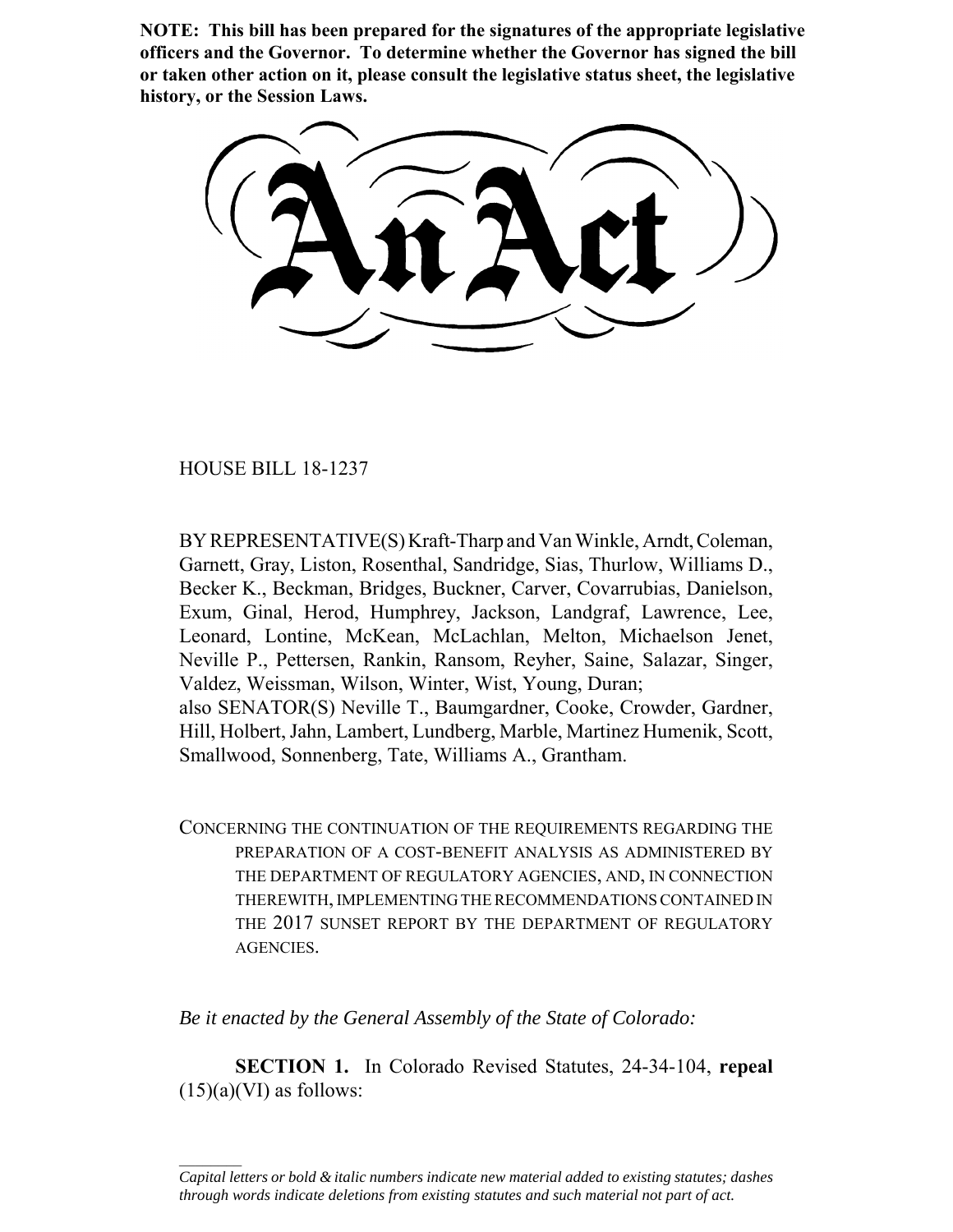**24-34-104. General assembly review of regulatory agencies and functions for repeal, continuation, or reestablishment - legislative** declaration - repeal. (15) (a) The following agencies, functions, or both, will repeal on September 1, 2018:

(VI) The requirements and procedures regarding the preparation of a cost-benefit analysis specified in section 24-4-103 (2.5);

**SECTION 2.** In Colorado Revised Statutes, 24-4-103, **repeal** (2.5)(f); and **add** (2.5)(g) as follows:

**24-4-103. Rule-making - procedure - definitions - statutory citation correction - repeal.**  $(2.5)$  (f)  $\overline{H}$  This subsection  $(2.5)$  is repealed, effective September 1, 2018.

(II) Prior to such repeal, the provisions regarding the preparation of a cost-benefit analysis pursuant to this subsection (2.5) shall be reviewed as provided for in section 24-34-104.

(g) EACH STATE RULE-MAKING AGENCY WITH A WEBSITE CONTAINING RULE-MAKING INFORMATION SHALL INCLUDE THE FOLLOWING INFORMATION ON ITS WEBSITE:

(I) INFORMATION ABOUT THE COST-BENEFIT ANALYSIS PROCESS SET FORTH IN THIS SUBSECTION  $(2.5)$ ; AND

(II) A LINK TO THE ONLINE REGULATORY NOTICE ENROLLMENT FORM CREATED BY THE EXECUTIVE DIRECTOR OF THE DEPARTMENT OF REGULATORY AGENCIES OR THE EXECUTIVE DIRECTOR'S DESIGNEE AND LISTED ON THE DEPARTMENT'S WEBSITE.

**SECTION 3. Act subject to petition - effective date.** This act takes effect at 12:01 a.m. on the day following the expiration of the ninety-day period after final adjournment of the general assembly (August 8, 2018, if adjournment sine die is on May 9, 2018); except that, if a referendum petition is filed pursuant to section 1 (3) of article V of the state constitution against this act or an item, section, or part of this act within such period, then the act, item, section, or part will not take effect unless